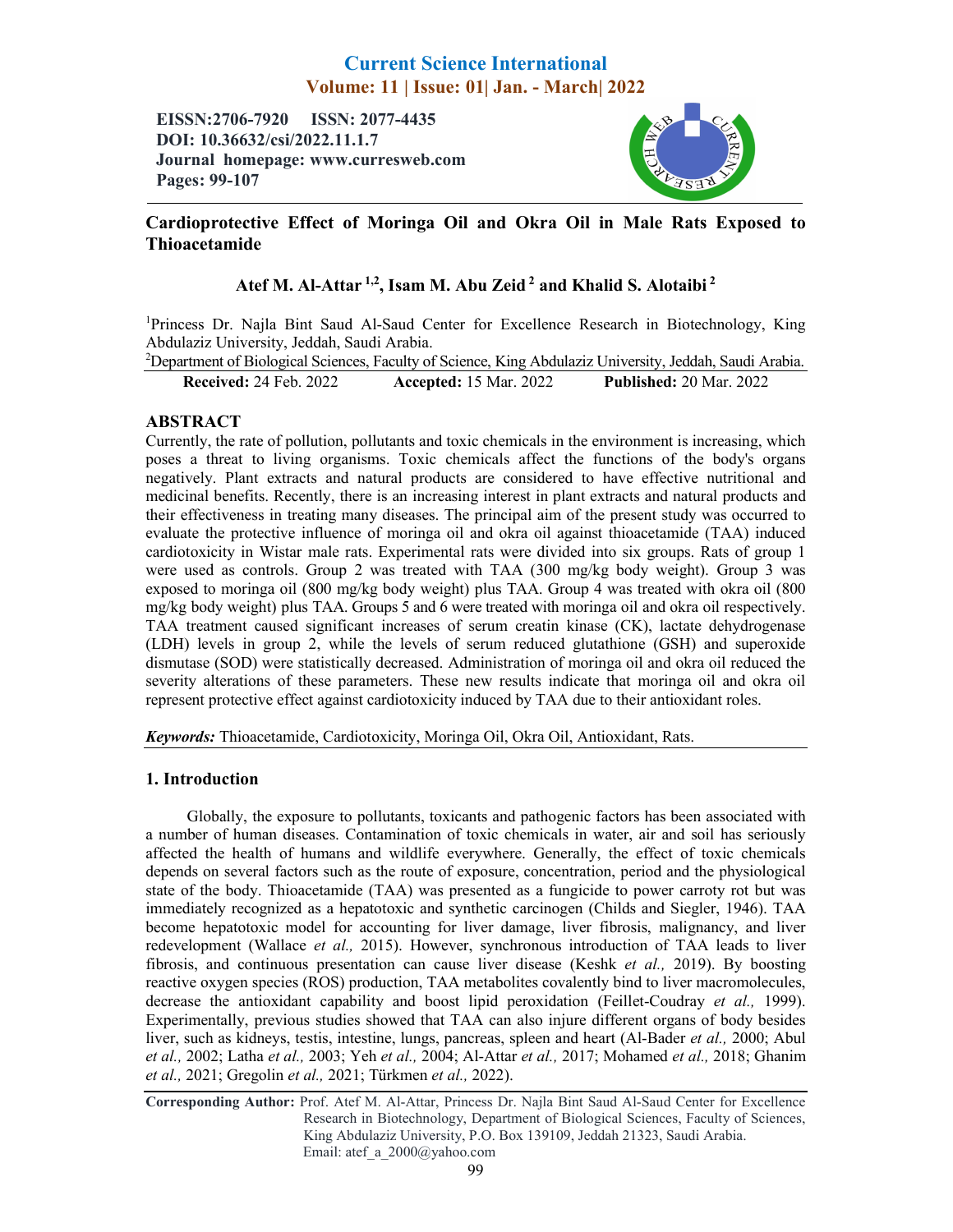Medicinal plants have become a global concern with ramifications for global health. Herbal medicine has played a critical part in maintaining the global healthcare system for a large population (Sen and Chakraborty, 2017). This is especially true in less-developed or emerging countries, where conventional treatment has been disrupted in the past. Both emerging and developed countries have increased their understanding of the medicinal effects of plants (Alamgir, 2017). *Moringa oleifera Lam*. or Drumstick tree is one of the 13 known species originating from the family *Moringaceae*. Furthermore, *M. oleifera* is a widely-known genus and is used all over the world (Sreeja *et al.,* 2021). The plant is native to India's Northwest Sub-Himalayan areas. It is now found in a variety of African, Arab, South East Asian, and South American countries, as well as Pacific and Caribbean islands. Apart from the 'Drumstick tree,' the *Moringa oleifera* tree is also commonly called as Horseradish tree and Benzolive tree (Fantoukh *et al.,* 2021). The crown of this tree has the shape of an open umbrella. The tree has a short, straight trunk with corky-white bark that hides the spongy, smooth wood beneath it. It stands between 5 and 12 meters tall (Gbenou *et al.,* 2021). The edible seed oil of Moringa *oleifera* is known as "Ben" or "Behen" oil in the commercial world. In Caribbean and Haitian traditions, the pleasant edible oil has a flavor comparable to olive oil and is frequently used as a salad dressing. Moringa seed includes all of the essential fatty acids contained in the oil (Ghazali and Abdulkarim, 2015). The edible seed oil of *Moringa oleifera* is known as "Ben" or "Behen" oil in the commercial world. In Caribbean and Haitian traditions, the pleasant edible oil has a flavor comparable to olive oil and is frequently used as a salad dressing. Moringa seed includes all of the essential fatty acids contained in the oil (Ghazali and Abdulkarim, 2015). Researchers have described it as a plant with various health benefits, including nutritional and medicinal benefits (Ogbe and Affiku, 2011; Chhikara *et al.,* 2020; Padayachee and Baijnath, 2020).

*Abelmoschus esculentus L,* commonly known as Okra or Lady's finger originates from the family *Malvaceae* of the plant kingdom (Ranga *et al.,* 2019). The Okra is a popular crop of vegetables grown in many places of the globe (Dubey and Mishra, 2017; Kumar *et al.,* 2018; Elkhalifa *et al.,*  2021). Okra is a dicotyledonous, the Okra plants have trunks, roots, leaves, and pods (Nida'M *et al.,*  2011). The pods contain seeds, pulp, and calyx. Different parts of this plant offer various medical, industrial, and gastronomic benefits. Small seeds with a thick seed coat in okra pods containing a lot of crude (Adelakun *et al.,* 2010; Agbo *et al.,* 2010; Adetuyi and Adelabu, 2011; Dhruve *et al.,* 2015). Depending upon the variety of the Okra plant, the collection of the unripe fruit can be done after two to three months of seed sowing or the first week of flowering (Muhammad *et al.,* 2020). Okra phytochemicals have been investigated for their possible therapeutic effects on a variety of chronic illnesses, such as gastrointestinal disease, diabetes mellitus, and heart ailments. They are also found to be effective for detoxifying the liver, as an antifatigue agent, have antibacterial properties, can regulate the level of cholesterol, and have chemopreventive properties (Prabhune *et al.,* 2017; Elkhalifa *et al.,* 2021). However, it is worth mention that there are no previous studies on the effect of moringa oil and okra oil against TAA toxicity. The rationale of the present investigation is to explore the cardiotoxicity of TAA and the protective influence of moringa oil and okra oil against cardiotoxicity induced by TAA in male rats.

#### 2. Materials and Methods

#### 2.1. Experimental design

Sixty Wistar male albino rats, weighing 120-163 g were used as experimental animals in this study. They were kept standard plastic cages under laboratory conditions of  $20 \pm 2$  °C, 55%  $\pm 10$ humidity and 12:12 h light: dark cycle each day, with free access to food and water. Rats were randomly divided into six experimental groups. Rats of group 1 were untreated and used as controls. Group 2 was given TAA (300 mg/kg body weight) by intraperitoneal injection, twice weekly. Group 3 was orally supplemented with moringa oil (800 mg/ kg body weight)/ day and they were intraperitoneally injected with TAA at the same dose given group 2. Group 4 was orally supplemented with okra oil (800 mg/ kg body weight)/ day and they were intraperitoneally injected with TAA at the same dose given group 2. Groups 5 and 6 were subjected to moringa oil (800 mg/ kg body weight) and okra oil (800 mg/ kg body weight) respectively. At the end of experimental period (6 weeks), all rats were fasted for 10 hours and anaesthetized using diethyl ether. Blood samples were collected from orbital venous plexus in non-heparinized tubes, centrifuged at 2500 rpm for 15 min. and blood sera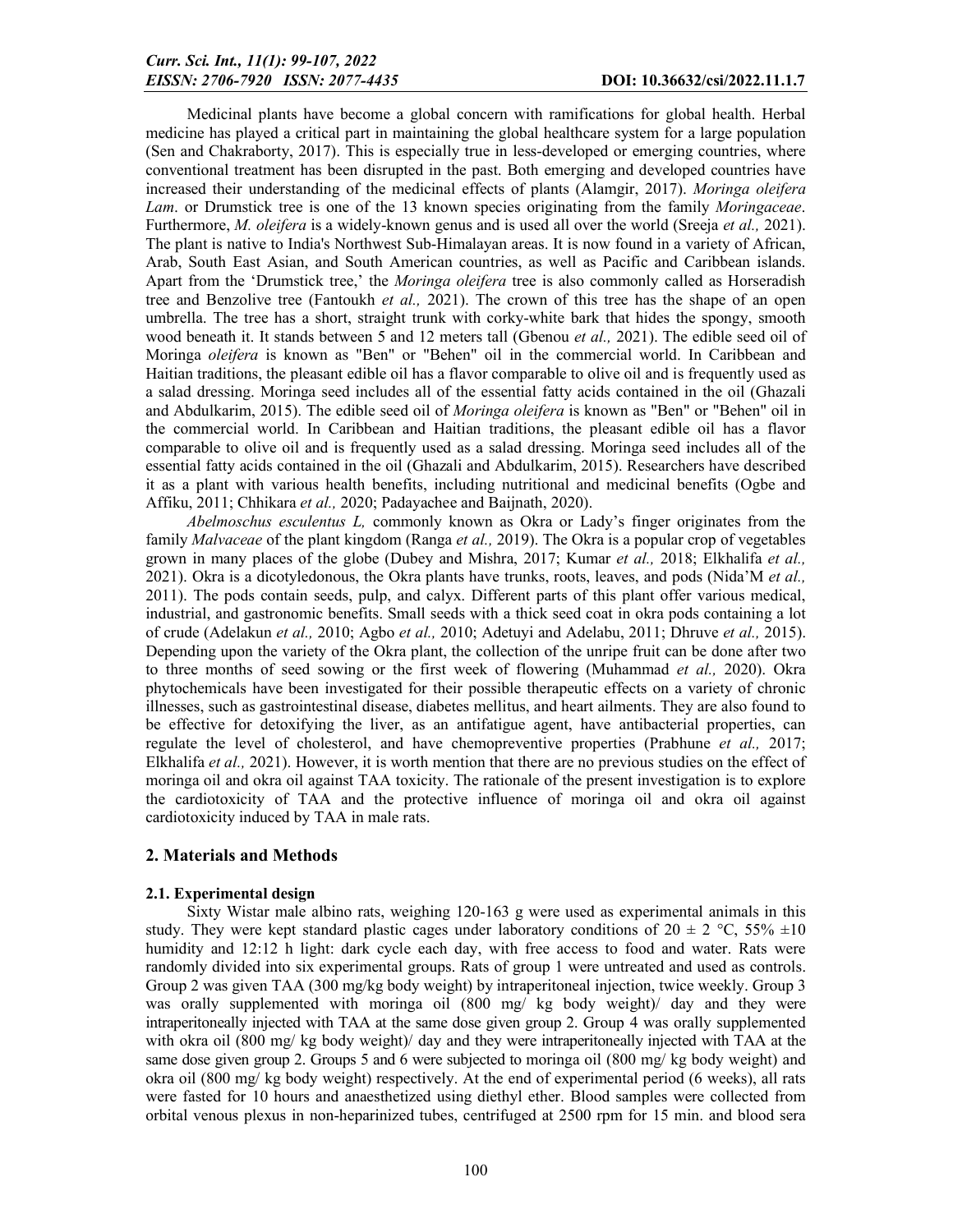were then collected and stored at -80°C prior immediate determination of creatin kinase (CK), lactate dehydrogenase (LDH), reduced glutathione (GSH) and superoxide dismutase (SOD). The value of CK was estimated according to the method of Horder *et al.* (1991). The method of Weishaar (1975) was used to measure the value of LDH. The methods of Beutler *et al.* (1963) and Nishikimi *et al.* (1972) were used to evaluate the levels of GSH and SOD respectively.

#### 2.2. Statistical analysis

Statistical analysis was performed by one-way analysis of variance (ANOVA) followed by Dunnett's test. SPSS Windows version 22.0 software was used for statistical analysis. All data were expressed as mean with their standard deviation (S.D.). *P* values  $\leq 0.05$  were considered as significant.

#### 3. Results

#### 3.1. Serum CK

The measured levels of serum CK in all groups are given in Figure 1. Statistically increases in the level of serum CK were detected in rats treated with TAA ( $P \le 0.002$ ) and okra oil plus TAA ( $P \le$ 0.001). This parameter was insignificantly altered in rats treated with moringa oil plus TAA (group 3), moringa oil (group 5) and okra oil (group 6) as compared with control rats of group 1.







significant difference between control (group 1) and treated groups  $(2, 3, 4, 5,$  and 6).

 <sup>b</sup> Indicates a significant difference between rats treated with TAA (group 2) and groups 3, 4, 5 and 6.

#### 3.2. Serum LDH

In comparison with control data, the level of serum LDH was markedly enhanced in rats of groups 2 ( $P \le 0.001$ ) and 4 ( $P \le 0.001$ ). The levels of serum LDH in rats of groups 3, 5 and 6 were significantly unchanged (Fig. 2).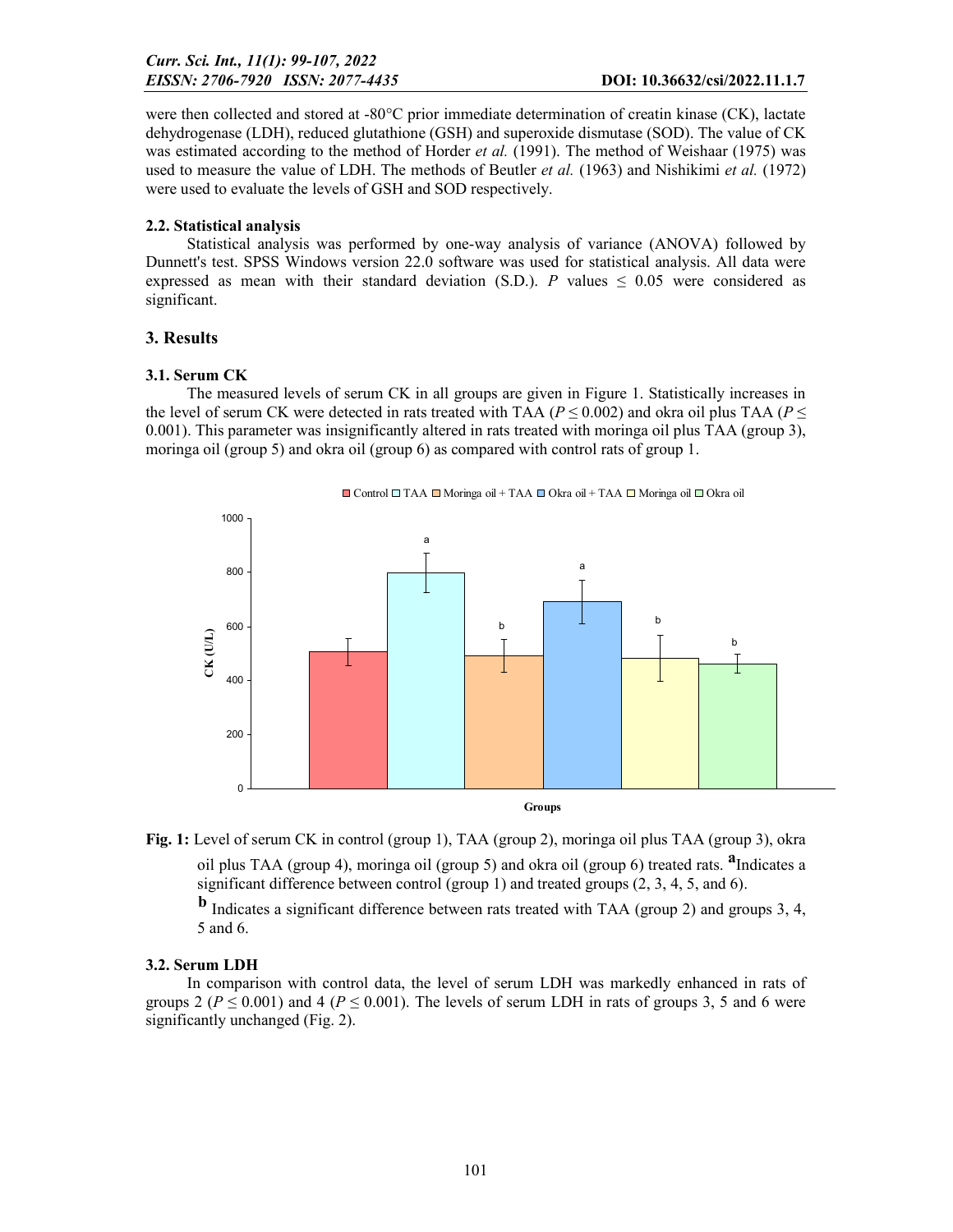■ Control □ TAA ■ Moringa oil + TAA ■ Okra oil + TAA ■ Moringa oil ■ Okra oil



Fig. 2: Level of serum LDH in control (group 1), TAA (group 2), moringa oil plus TAA (group 3), okra oil plus TAA (group 4), moringa oil (group 5) and okra oil (group 6) treated rats. <sup>a</sup>Indicates a significant difference between control (group 1) and treated groups  $(2, 3, 4, 5, 4)$ and 6).  $\bf{b}$  Indicates a significant difference between rats treated with TAA (group 2) and groups 3, 4, 5 and 6.

3.3. Serum GSH

There were significant decreases in the level of serum GSH in rats of groups 2 ( $P \le 0.000$ ), 3 (*P*)  $\leq$  0.02) and 4 ( $P \leq$  0.001) compared with control rats. Specifically, there were no significant differences in the levels of serum GSH in rats of groups 5 and 6 (Fig. 3).



$$
\Box
$$
 Control $\Box$ TAA $\Box$  Moringa oil + TAA $\Box$  Okra oil + TAA $\Box$  Moringa oil $\Box$  Okra oil

Fig. 3: Level of serum GSH in control (group 1), TAA (group 2), moringa oil plus TAA (group 3), okra oil plus TAA (group 4), moringa oil (group 5) and okra oil (group 6) treated rats. <sup>a</sup>Indicates a significant difference between control (group 1) and treated groups  $(2, 3, 4, 5, 4)$ and 6).  $\bf{b}$  Indicates a significant difference between rats treated with TAA (group 2) and groups 3, 4, 5 and 6.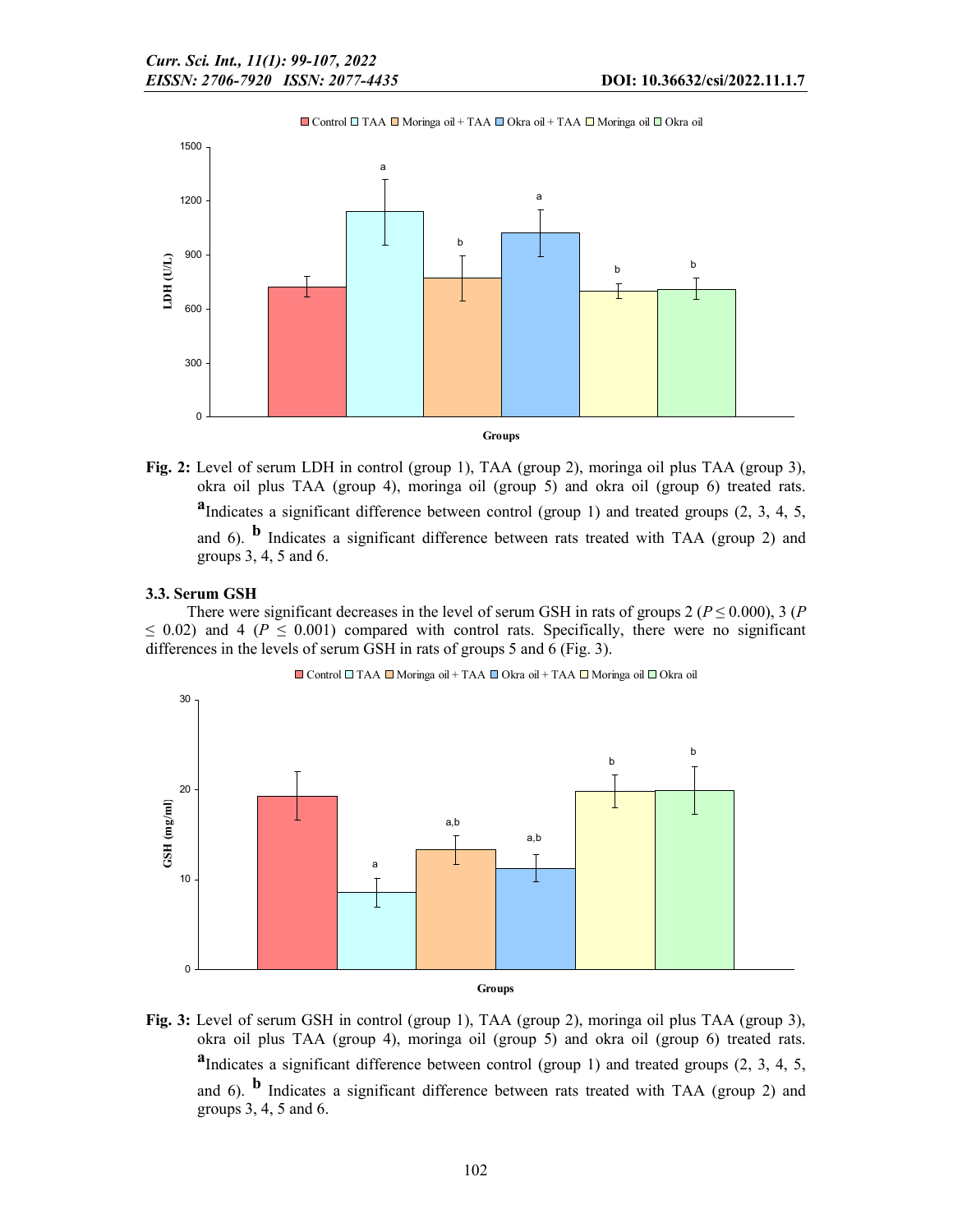#### 3.4. Serum SOD

Treatment with TAA ( $P \le 0.000$ ) and okra oil plus TAA ( $P \le 0.01$ ) induced significant decrease in the level of serum SOD. Moreover, there were no significant alterations in the levels of serum SOD in rats of groups 3, 5 and 6 (Fig. 4).



 $\Box$  Control  $\Box$  TAA  $\Box$  Moringa oil + TAA  $\Box$  Okra oil  $\Box$  Okra oil  $\Box$  Okra oil

Fig. 4: Level of serum SOD in control (group 1), TAA (group 2), moringa oil plus TAA (group 3), okra oil plus TAA (group 4), moringa oil (group 5) and okra oil (group 6) treated rats. <sup>a</sup>Indicates a significant difference between control (group 1) and treated groups  $(2, 3, 4, 5, 4)$ and 6).  $\mathbf{b}$  Indicates a significant difference between rats treated with TAA (group 2) and groups 3, 4, 5 and 6.

#### 4. Discussion

In this study, rats subjected to TAA had increased serum levels of CK and LDH. Necrosis raises the blood levels of markers for myocardial infarction, such as CK and LDH, which are diagnostic signs (Al-Attar and Shawush, 2014). One of the utmost accurate plus consistent procedures for determining muscle impairment is to check for elevated CK concentrations in the blood serum. In order for muscles to store high-energy phosphate, creatine must be phosphorylated to creatine phosphate, which is done by CK (Cardinet, 1989; Moss and Henderson, 1994). In contrast, the current increase in serum CK values in rats were exposed to TAA may be due to heart muscle tissue damage. CK is the first cardiac enzyme to enter the bloodstream after a cardiac arrest, and it decreases quickly. It is easier to detect myocardial ischemia in the early stages with elevated levels of serum CK activity than it is with higher peaks of LDH, which is a marker of cardiac tissue damage (Chatterjea and Shinde, 2002). Blood erythrocytes, skeletal muscles and kidneys all have high levels of LDH, as do the liver, heart and blood plasma. There have been several studies that have shown that diseases affecting these organs are associated with substantial increases in average serum LDH activity. A number of cancers have been associated to elevated serum LDH activity (Kanowski and Clague, 1994). Cardiotoxicity was shown in rats when TAA (300 mg/kg bodily size twice a week for 10 weeks) was long-term administered. This is because of the heart's leakage caused by TAA-induced myocardial necrosis (Al-Attar, 2011). TAA-exposed male rats showed elevated levels of CK and LDH in their bloodstreams (Al-Attar and Shawush, 2014). However, myocardial leakage produced by TAA-induced necrosis might explain the present increase of serum CK and LDH levels.

The present study showed that TAA induced oxidative stress which confirmed by the decrease of GSH and SOD levels. Oxidative stress is a typical phenomenon of many cardiovascular abnormalities (Yang *et al.,* 2021). Reactive oxygen species (ROS) and oxidative stress play an important role in pathogenic mechanism of TAA. GSH, a tripeptide present in the bulk of cells, conjugates hydrophilic xenobiotics. In addition to its role in protecting cells against reactive species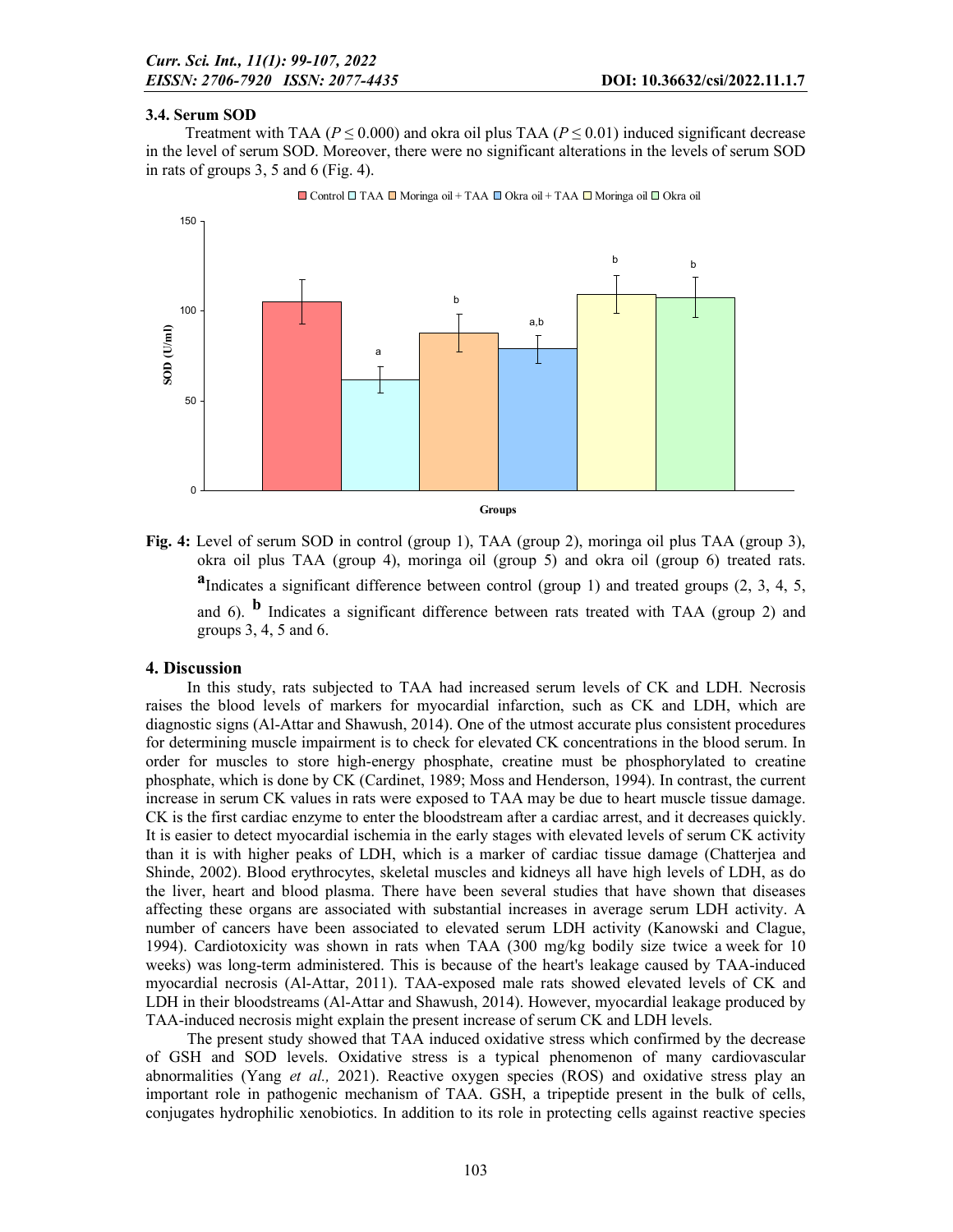(ROS), GSH also plays a role throughout detoxifying foreign toxins and transferring amino acids in the body. In order to protect cells from specific forms of ROS, GSH's sulfhydryl group must be present (Cnubben *et al.,* 2001). Many forms of disease may be traced back to a drop in intracellular GSH concentrations (Kretzschmar *et al.,* 1989). Superoxide dismutases (SODs) are a group of metalloenzymes that are found in all kingdoms of life. SOD is antioxidant enzyme that considered as the first line defense system against ROS (Ighodaro and Akinloye, 2018). However, previous studies showed that TAA induced oxidative stress which confirmed by significant changes of GSH and SOD (Bashandy *et al.,* 2020; Đurašević *et al.,* 2021; Al-Attar, 2022; Zaghloul *et al.,* 2022).

The present study revealed that moringa oil and okra oil inhibited the toxic effects of TAA. Moringa's therapeutic benefits are attributed to its high concentration of flavonoids as well as other polyphenols in its leaves and seeds. Akinrinde *et al.,* (2020) studied the protective effect of the methanol extract of *M. oleifera* extract in a rat model of renal ischemia-reperfusion injury. The results showed that *M. oleifera* extract effectively attenuated the deleterious effects of renal ischemiareperfusion via alleviation of tissue oxidative stress. Albasher *et al.,* (2020), and Alqahtani and Albasher (2021) investigated the protective effect of *M. oleifera* extract against lead (Pb)-induced hepatotoxicity and neurotoxicity. They concluded that *M. oleifera* extract attenuated Pb-induced liver and brain damage in rats by restraining oxidative stress, inflammation and apoptosis. Okra is abundant in fiber, vitamin C, folate, calcium, potassium, polysaccharide, polyphenols, and flavonoids (Kumar *et al.,* 2013; Zhou *et al.,* 2013). Okra exhibited anti-fatigue and anti-oxidant properties by decreasing blood lactic acid levels and urea nitrogen levels, boosting hepatic glycogen stores, and decreasing malondialdehyde (MDA) and glutathione peroxide (GPx) levels (Xia *et al.,* 2015). Wahyuningsih *et al.,* (2020) investigated the renoprotective effects of okra pods extract in male mice exposed to Pb. The results revealed that the okra pods extract inhibited the effect of Pb toxicity and this effect was attributed to very strong antioxidant properties of okra pods extract. Collectively, the present results indicate the ability of moringa oil and okra oil to protect against the cardiotoxcity effects of TAA which confirmed by inhibition the change of oxidative stress markers. Further physiological and histopathological studies are required to evaluate the potential protective effects of different doses and concentrations of moringa oil and okra oil against toxic effects of TAA and against other toxicants and pathogenic factors.

#### References

- Abul, H.T., T.C. Mathew, F. Abul, H. Al-Sayer and H.M. Dashti, 2002. Antioxidant enzyme level in the testes of cirrhotic rats. Nutrition, 18: 56-59.
- Adelakun, O.E., B.I.O. Ade-Omowaye, I.A. Adeyemi, and M. Van De Venter, 2010. Functional properties and mineral contents of a Nigerian okra seed (*Abelmoschus esculentus* Moench) flour as influenced by pretreatment. J. Food Sci*.* Technol., 8: 39-45.
- Adetuyi, F.O. and H.A. Adelabu 2011. Impact of *okra* (*Abelmoschus esculentus*) seed flour on nutrients, functional properties and zinc bioavailability of plantain flour. Malays. J. Nutr., 17: 359-366.
- Agbo, A.E., D. Gnakri, G.M. Beugre, L. Fondio and C. Kouame, 2010. Maturity degree of four okra fruit varieties and their nutrients composition. Elect. J. Food Plant Chem., 5: 1-4.
- Akinrinde A.S., O. Oduwole, F.J. Akinrinmade and F.B. Bolaji-Alabi 2020. Nephroprotective effect of methanol extract of *Moringa oleifera* leaves on acute kidney injury induced by ischemiareperfusion in rats. Afr. Health Sci., 20: 1382-1396.
- Alamgir A.N.M., 2017. Therapeutic use of medicinal plants and their extracts: volume 1. Springer International Publishing AG.
- Al-Attar, A.M., 2011. Hepatoprotective influence of vitamin C on thioacetamide-induced liver cirrhosis in Wistar male rats. J. Pharmacol. Toxicol., 6: 218-233.
- Al-Attar, A.M., 2021. Hematological and biochemical investigations on the effect of curcumin and thymoquinone in male mice exposed to thioacetamide. Saudi J. Biol. Sci., 29: 660-665.
- Al-Attar, A.M., and N.A. Shawush, 2014. Physiological investigations on the effect of olive and rosemary leaves extracts in male rats exposed to thioacetamide. Saudi J. Biol. Sci., 21: 473- 480.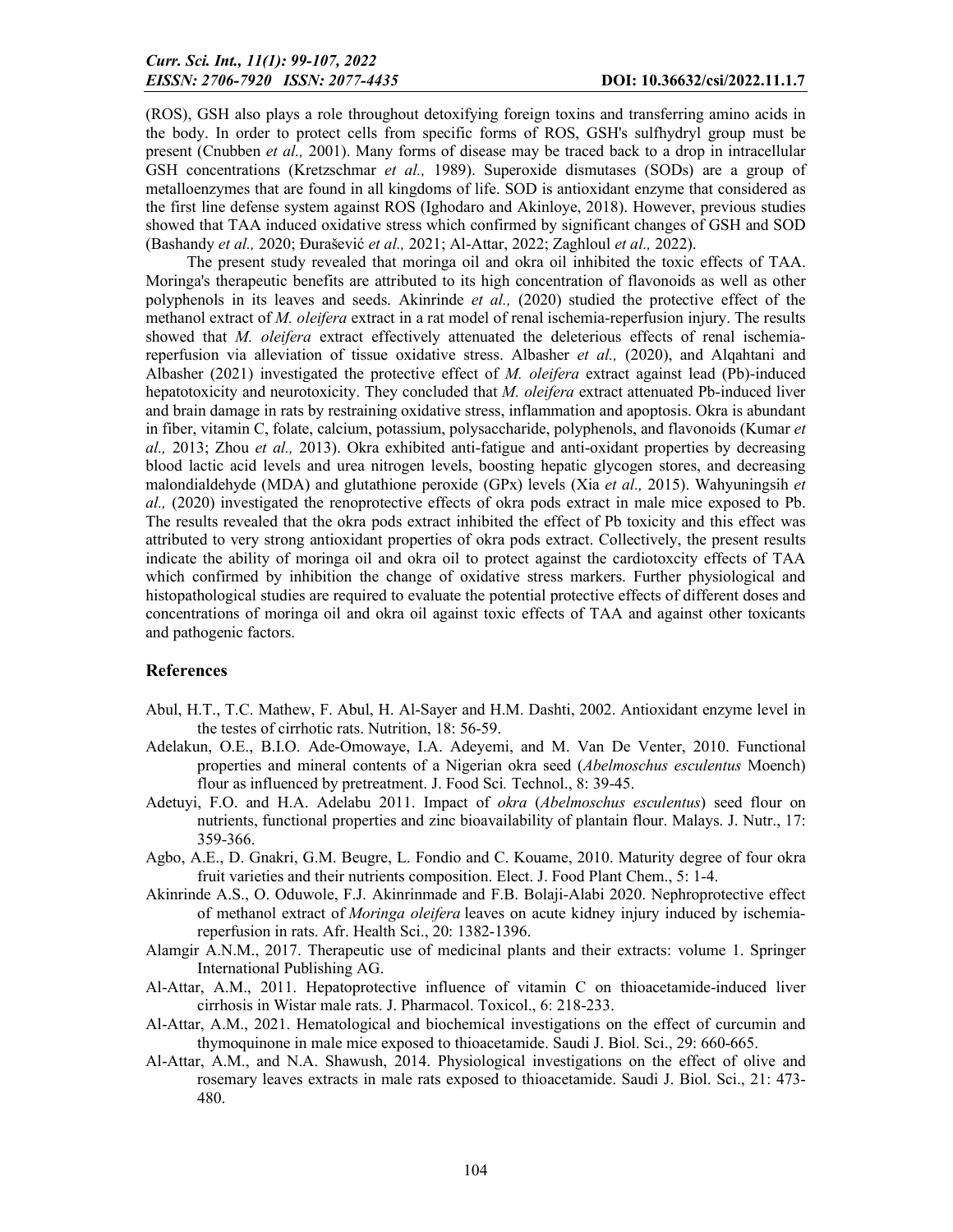- Al-Attar, A.M., A.A. Alrobai, and D.A. Almalki, 2017. Protective effect of olive and juniper leaves extracts on nephrotoxicity induced by thioacetamide in male mice. Saudi J. Biol. Sci., 24: 13- 22.
- Al-Bader, A., T.C. Mathew, M. Khoursheed, S. Asfar, H. Al-Sayer and H.M. Dashti, 2000. Thioacetamide toxicity and the spleen: histological and biochemical analysis. Anat. Histol. Embryol., 29: 3-8.
- Albasher, G., S. Al Kahtani, M.S. Alwahibi and R. Almeer, 2020. Effect of *Moringa oleifera* Lam. methanolic extract on lead-induced oxidative stress-mediated hepatic damage and inflammation in rats. Environ. Sci. Pollut. Res. Int., 27: 19877-19887.
- Alqahtani, W.S. and G. Albasher, 2021. *Moringa oleifera* Lam. extract rescues lead-induced oxidative stress, inflammation, and apoptosis in the rat cerebral cortex. J. Food Biochem., 45: e13579.
- Bashandy, S.A.E., S.A. El Awdan, S.M. Mohamed, and E.A.A. Omara, 2020. *Allium porrum* and *Bauhinia Variegata* Mitigate Acute liver failure and nephrotoxicity induced by thioacetamide in male rats. Indian J. Clin. Biochem., 35: 147-157.
- Beutler, E., O. Duron and M.B. Kelly, 1963. Improved method for the determination of blood glutathione. J. Lab. Clin. Med., 61: 882-888.
- Cardinet, G.H., 1989. Skeletal muscle function. In: Clinical Biochemistry of Domestic Animals. Kanekol J.J. (Ed.), fourth Edn., Academic Press, New York, USA, 462-489.
- Chatterjea, M.V. and R. Shinde, 2002. Serum Enzymes in Heart Diseases. In: Textbook of Medical Biochemistry, Chatterjea, M.N and R. Shinde (Eds.), 5th Edn., Jayppe Brothers Med. Publ. Ltd., New Delhi, 555-557.
- Chhikara, N., A. Kaur, S. Mann, M.K. Garg, S.A. Sofi, and A. Panghal, 2020. Bioactive compounds, associated health benefits and safety considerations of *Moringa oleifera* L.: An updated review. Nutr. Food Sci., 51: 255-277.
- Childs, J.F.L. and E.A. Siegler, 1946.Controlling orange decay. Ind Eng Chem., 38: 82-87.
- Cnubben, N.H., I.M. Rietjens, H. Wortelboer, J. van Zanden and P.J. van Bladeren, 2001. The interplay of glutathione-related processes in antioxidant defense. Environ. Toxicol., 10: 141- 152.
- Dhruve, J.J., Y.M. Shukla, R. Shah, J. Patel and J.G. Talati, 2015. Contribution of *okra* (*Abelmoschus esculentus L*.) seeds towards the nutritional characterization. WJPPS., 4: 1009-1023.
- Dubey, P. and S. Mishra 2017. A review on: Diabetes and okra (*Abelmoschus esculentus*). J. Med. Plants Stud., 5: 23-26.
- Đurašević, S., S. Pejić, I. Grigorov, G. Nikolić, D. Mitić-Ćulafić, M. Dragićević, J. Đorđević, N. Todorović Vukotić, N. Đorđević, A. Todorović, D. Drakulić, F. Veljković, S.B. Pajović, and Z. Todorović, 2021. Effects of C60 fullerene on thioacetamide-induced rat liver toxicity and gut microbiome changes. Antioxidants (Basel). 10: 1.
- Elkhalifa A.E.O., E. Alshammari, M. Adnan, J.C. Alcantara, A.M. Awadelkareem, N.E. Eltoum and S.A. Ashraf 2021. Okra (Abelmoschus Esculentus) as a potential dietary medicine with nutraceutical importance for sustainable health applications. Molecules., 26: 696-699.
- Fantoukh, O.I., Y.H. Wang, A. Parveen, M.F. Hawwal, G.A. Al-Hamoud, Z. Ali and I.A. Khan, 2021. Profiling and Quantification of the Key Phytochemicals from the Drumstick Tree (*Moringa oleifera*) and Dietary Supplements by UHPLC-PDA-MS. Planta Med., 87: 417-427.
- Feillet-Coudray, C., E. Rock, C. Coudray, K. Grzelkowska, V. Azais-Braesco, D. Dardevet, and A. Mazur, 1999. Lipid peroxidation and antioxidant status in experimental diabetes. Clin. Chim. Acta., 284: 31-43.
- Gbenou, P., D. Hombada and D.R. Nevis, 2021. Evaluation of the effect of pre-treatment of *Moringa oleifera* Lamarck (Moringaceae) seeds at the early stage of germination for massive production in South Benin. Eur. Sci. J., 17: 1857-7431.
- Ghanim A.M.H., M.R.T. Farag, M.A. Anwar, N.A.M. Ali, M.A. Hawas, H.M.E. Elsallab, W.A. Elhendawy, L.A. Basyouni, O.A. Refaey, K.E. Zaki, N.A.M. Ali and H.A. Metwaly, 2021.Taurine alleviates kidney injury in a thioacetamide rat model by mediating Nrf2/HO-1, NQO-1, and MAPK/NF-κB signaling pathways. Can. J. Physiol. Pharmacol., 25: 1-9.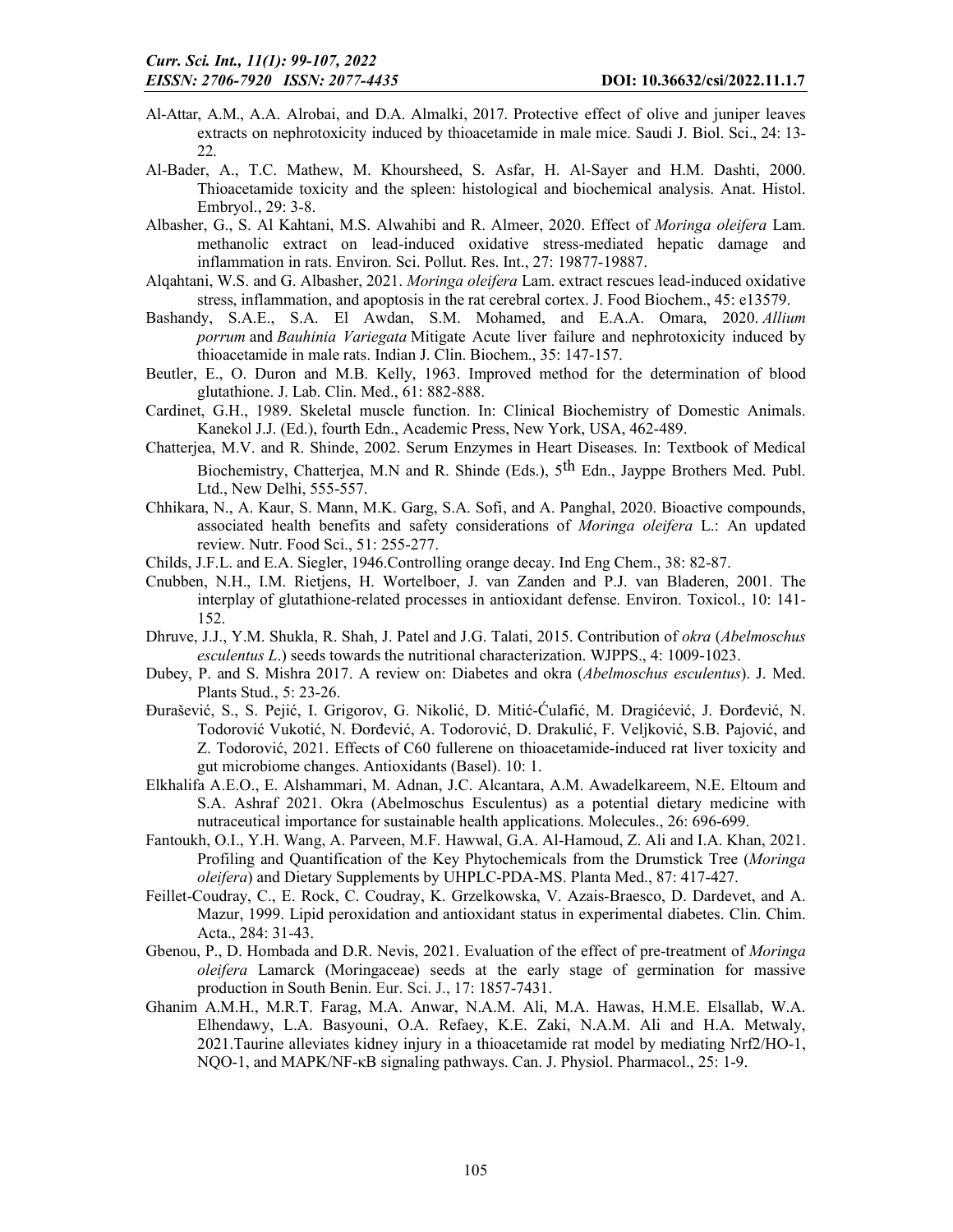- Ghazali, H.M. and S.M. Abdulkarim 2015. *Moringa oleifera* seed oil: Composition, nutritional aspects and health attributes. In: Nuts and Seeds in Health and Disease Prevention. Preedy V.R., Watson R.R. and Patel V.B. (Eds), Elsevier Life Sciences, Chapter, 93: 787-794.
- Gregolin, C.S., M. do Nascimento, S.L. Borges de Souza, G.A. Ferreira Mota, G.F. Bomfim, R. de Azevedo Melo Luvizotto, M.M. Sugizaki, S.G. Zanati Bazan, D.H. Salomé de Campos, M.C. Dias, C.R. Correa, A.C. Cicogna and A. Ferreira do Nascimento, 2021. Myocardial dysfunction in cirrhotic cardiomyopathy is associated with alterations of phospholamban phosphorylation and IL-6 levels. Arch. Med. Res., 52: 284-293.
- Horder, M., R.C. Elser, W. Gerhardt, M. Mathieu and E.J. Sampson 1991. Approved recommendation on IFCC methods for the measurement of catalytic concentration of enzymes. Part 7. IFCC method for creatine kinase. Eur. J. Clin. Chem. Clin. Biochem., 29: 435-456.
- Ighodaro O.M. and O.A. Akinloye 2018. First line defence antioxidants-superoxide dismutase (SOD), catalase (CAT) and glutathione peroxidase (GPX): Their fundamental role in the entire antioxidant defence grid. Alex. J. Med., 54: 287-293.
- Kanowski, D. and A. Clague 1994. Increased lactate dehydrogenase isoenzyme-1 in a case of glucagonoma. Clin. Chem., 40: 158-159.
- Keshk, W.A., N.A. Soliman, D.A. Ali, and W.S. Elseady, 2019. Mechanistic evaluation of AMPK/SIRT1/FXR signaling axis, inflammation, and redox status in thioacetamide‐induced liver cirrhosis: The role of *Cichorium intybus* linn (chicory)‐supplemented diet. J. Food Biochem., 43: e12938.
- Kretzschmar, M., H. Franke, T. Zimmermann, R. Dargel and W. Klinger, 1989. Glutathione synthesis and export in experimental liver cirrhosis induced by thioacetamide: relations to ultrastructural changes. Int. J. Exp. Pathol., 36: 113-122.
- Kumar, A., P. Kumar and R. Nadendla 2013. A review on: *Abelmoschus esculentus* (Okra). Int. J. Pharm. Res., 3: 129-132.
- Kumar, R., R.S. Verma, S. Prakash and S.S. Verma 2018. Evaluation of different genotypes on quality parameters of okra [*Abelmoschus esculentus* (L.) Moench.] under Lucknow region. J. Pharmacogn Phytochem., 7: 1225-1226.
- Latha, S.M., M.R. Pai and P.K. Pai, 2003. Thioacetamide toxicity and the lung: Histological analysis. Indian J. Physiol. Pharmacol., 47: 476-478.
- Mohamed, D.I., E.S. Nabih, D.A.A. El-Waseef, O.A. El-Kharashi and A.A. Abd El Samad, 2018. The protective effect of pentoxifylline versus silymarin on the pancreas through increasing adenosine by CD39 in a rat model of liver cirrhosis: Pharmacological, biochemical and histological study. Gene., 651: 9-22.
- Moss, D.W., and A.R. Henderson 1994. Enzymes. In: Clinical Chemistry. Burtis C.A. and Ashwood E.R. (Eds.), Second Edn. W.B. Sounders Company, Philadelphia, USA, 735-888.
- Muhammad, M., A.B. Kutawa, S.A. Tadda, A. Muhammad and M. Adamu, 2020. Productivity of okra (*Abelmoschus esculentus L. Moench*) as influence by NPK fertilizer and poultry manure in Northern Sudan Savanna Region of Nigeria. IJFAF., 6: 2456-8791.
- Nida'M, S., M.S. Shahid, A. Idris, D. Hattab and A. Abdeen 2021. Complete nucleotide sequence of a begomovirus associated with an *alphasatellite and a betasatellite naturally infecting okra in Jordan*. Arch. Virol., 166: 2033-2036.
- Nishikimi, M., N.A. Roa and K. Yogi, 1972. The occurrence of superoxide anion in the reaction of reduced phenazine methosulfate and molecular oxygen. Biochem. Bioph. Res. Common., 46: 849 -854.
- Ogbe, A.O. and J.P. Affiku, 2011. Proximate study, mineral and anti-nutrient composition of *Moringa oleifera* leaves harvested from Lafia, Nigeria: potential benefits in poultry nutrition and health. J. Microbiol. Biotechnol. Food Sci., 296-308.
- Padayachee, B., and H. Baijnath 2020. An updated comprehensive review of the medicinal, phytochemical and pharmacological properties of *Moringa oleifera*. S. Afr. J. Bot., 129: 304- 316.
- Prabhune, A., M. Sharma, and B. Ojha, 2017. *Abelmoschus esculentus* (Okra) potential natural compound for prevention and management of Diabetes and diabetic induced hyperglycemia. Tamil Nadu. Int. J. Herb. Med., 5: 66-68.